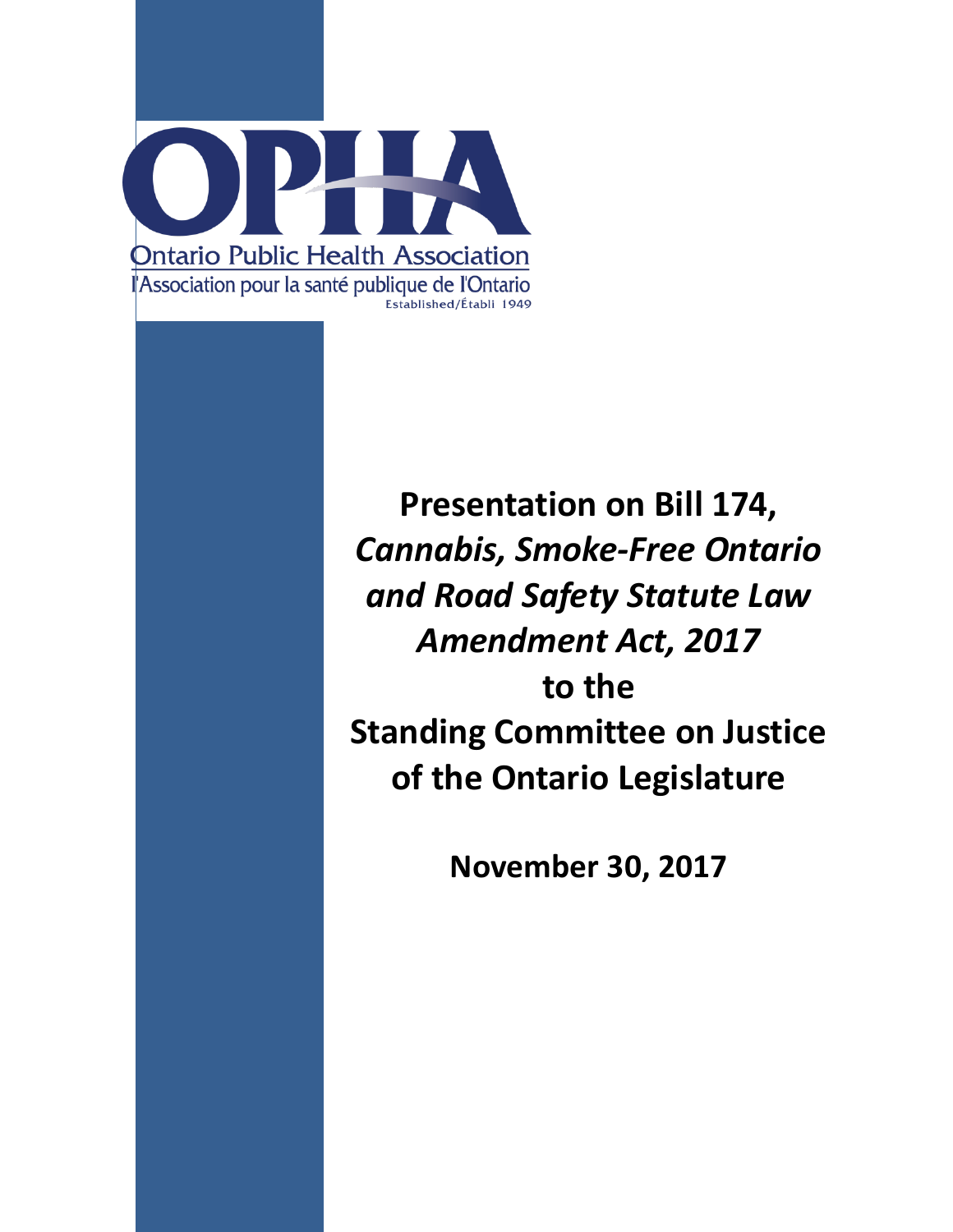

Good afternoon Mr. Chairman and committee members. Thank you for the opportunity to appear today. My name is Pegeen Walsh and I am Executive Director of the Ontario Public Health Association. I'm joined today by the Co-Chairs of OPHA's Cannabis Task Group Michelle Suarly and Elena Hasheminejad.

The Ontario Public Health Association, or OPHA, is a non-profit, non-partisan organization that brings together those from the public and community health, academic, voluntary, and private sector who are committed to improving people's health. Many of our members, whether they are public health nurses like my colleagues here or from other fields, are working on the front lines to promote and improve public health in their communities.

Our Cannabis Task Group has been calling for a public health approach to the legalization of recreational cannabis to mitigate the potential harms, especially to young people. That's why we're supportive of this legislation as it reflects many of the recommendations we have been advocating for. My colleagues and I would like to speak to those aspects that are important for a public health approach and signal six areas for further consideration.

We are pleased that the bill has among its key purposes to protect public health and safety, and in particular to protect youth and restrict their access to cannabis. Provisions in the Act that are important for achieving this include:

- having a separate government-owned and controlled retail system;
- selling cannabis in a location separate from alcohol;
- restricting the use of recreational cannabis in public places, workplaces and cars;
- measures that make drug-impaired driving laws even tougher; and
- diverting youth offenders from the justice system into education and prevention programs.

However, here are six areas for further consideration.

- 1. **The allowance of on line sales.** We recommend against on line sales. This could increase access to youth, remove point of sale education, and create potential enforcement challenges to ensuring the product does not end up with minors. We understand that US jurisdictions that have legalized cannabis do not permit on line sales.
- 2. **Home cultivation:** We recommend prohibiting home cultivation and re-examining this again in the future. This would promote public health and safety and protect youth by restricting their access. In addition, proposed legislation does not have guidelines and requirements for pesticide use, mould prevention and testing for the presence of hazards.
- 3. **Age:** We recommend 21 as the legal age for purchase to help reduce the negative effects that early and regular cannabis use can have on cognition, behaviour and development. This would be also be in line with the recommendations of the Executive Steering Committee for Smoke-Free Ontario's Modernization.
- 4. **There is a lack of measures to support smoke-free multi-unit housing**. From a health equity perspective, individuals with low-income often have fewer housing options, and may be faced with second hand smoke exposure. Provisions need to be added so that landlords and property managers are permitted to restrict smoking cannabis in their units and in common spaces, as second hand smoke can travel.